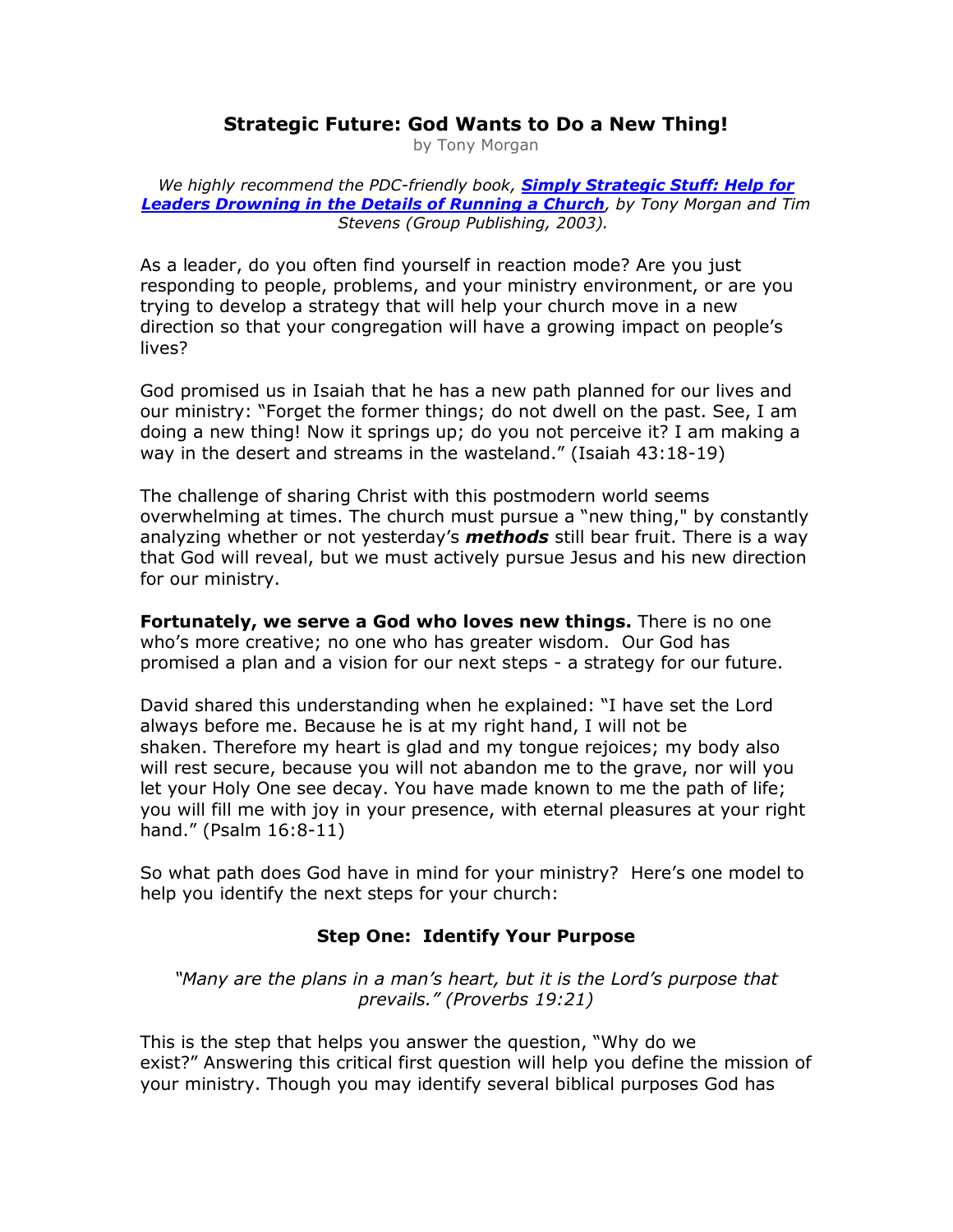given your church, ultimately the mission of your ministry must be clearly and briefly summarized *so everyone knows why you do what you do*.

At [Granger Community Church](http://www.gccwired.com/), our mission is simply stated, "Helping people take their next step toward Christ ... together." Those next steps are clearly defined by helping people connect with the church, grow toward spiritual maturity, serve in ministry, share their faith, and surrender their lives to Christ (*The five biblical purposes as expressed by Rick Warren in The Purpose-Driven Church and The Purpose-Driven Life*).

At Granger, we expect that these steps will be taken in community. That's why we don't accept lone rangers in our church. It happens that way because our mission communicates that steps in our spiritual journeys should take place "together" with others.

### **Step Two: Protect Your Principles**

*"A simple man believes anything, but a prudent man gives thought to his steps." (Proverbs 14:15)*

What do you believe? These principles are the unchanging values and statements of faith on which your ministry will not waver. Plans, programs, and people will change, **BUT there are biblical principles or values that define who you are, and in these areas, you cannot allow compromise.**

Scott Bedbury, former marketing executive for Nike and Starbucks, explained Nike's core values in an article for **[FastCompany.com](http://www.fastcompany.com/)**. He identified them as follows:

**Authenticity** - Nike is authentic in everything it does. **Athletic** - Nike appeals to serious athletes. **Performance** - Nike's products must meet the highest specs.

It was out of these core values that a marketing campaign encouraging people to "Just Do It" was launched and the Nike brand was revived.

Once you've identified your core values, everything you do must be aligned with them. There must be a connection between what you believe and what you are doing.

**Concerned that a staff member or volunteer isn't on the same page as the rest of the team?** Alignment with the core values is the first place to look. Most often, this is where personnel problems begin. Use your core values to insure everyone is pulling in the same direction.

### **Step Three: Paint Your Picture**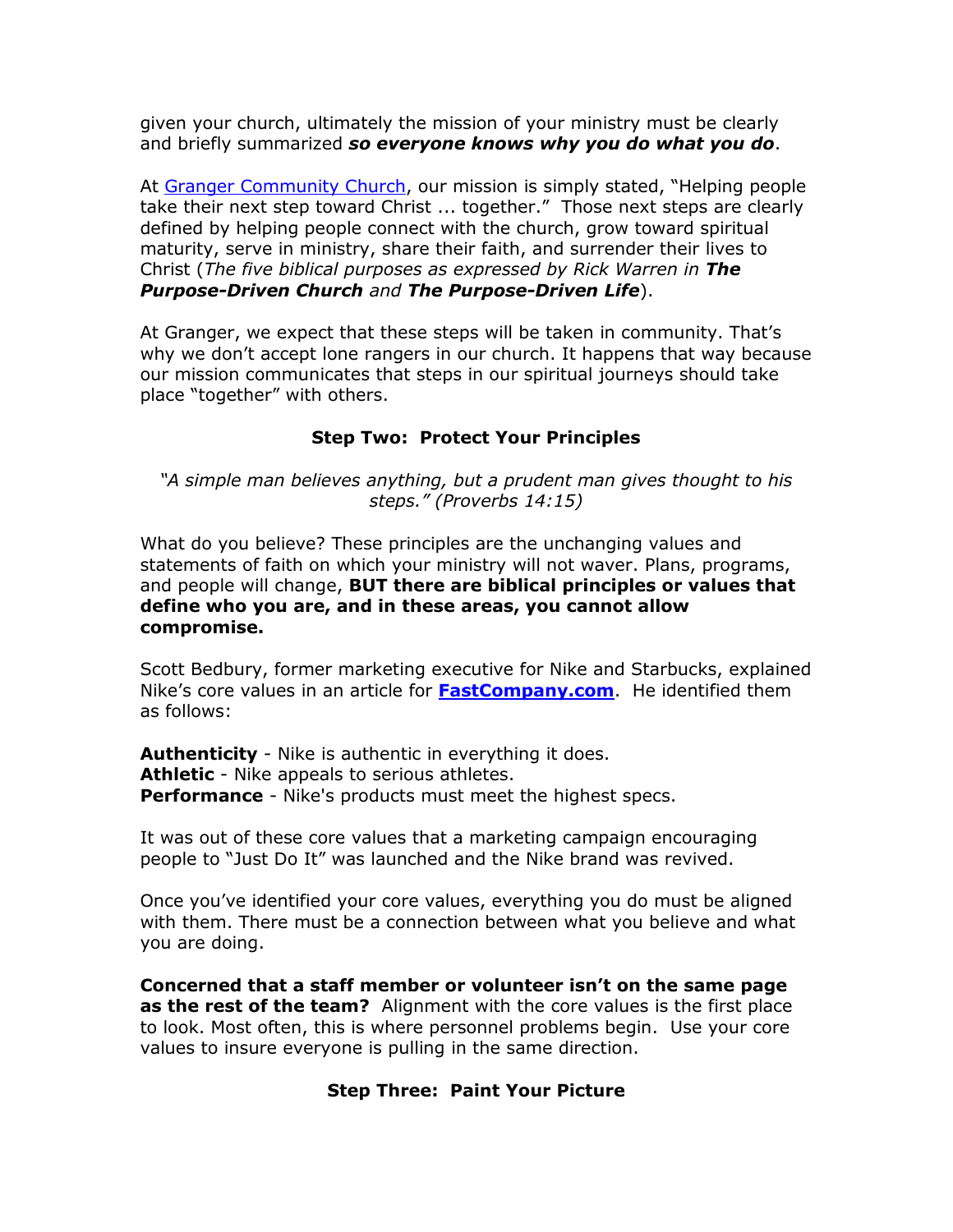*"Where there is no vision, the people perish." (Proverbs 29:18, KJV)*

Without a planned destination, no one knows where to go. In churches, that leads to people doing ministry without a purpose. Programs drive these churches because no one has determined where the church is going. A vision statement paints a picture of the ideal future of your ministry and focuses prayer, energy, and resources.

Part of our vision at Granger is that we will be a church where 10,000 people gather by 2010. What does that do for our ministry?

**First of all, it sets expectations**. When people connect with us, they know that our church intends to grow. That's a completely different spin on church for some people. Because of this, our ministry culture is very dynamic. People don't challenge change; they expect it.

**Second, this vision for the future helps us make decisions today that are intentionally designed to have a specific outcome**. We know that in order for our church to have 10,000 gathering, we need to continue to seek God for answers and direction related to team development and campus development. We know that, in those decisions, we'll have to stay ahead of growth in order to increase our capacity to minister to that many people.

**Additionally, this picture or vision of the future helps us define priorities**. There are many valid and valuable ministries that our church could initiate. Not all of them will help us take steps toward fulfilling the vision to which we believe God has called our church. With limited resources and energy, vision statements help us maintain a laser focus on the "main things" God has called us to accomplish.

### **Step Four: Establish Your Process**

*"When a country is rebellious, it has many rulers, but a man of understanding and knowledge maintains order." (Proverbs 28:2)*

When you establish the process for how your ministry operates, you're defining how you're structured and what systems you have in place to make decisions and minister to people. You need to define how you will be organized.

And you need to keep in mind that how you are organized will change periodically over time. **We've found at Granger that our organizational structure changes every 18 to 24 months**. Growing churches require different types of organizational structures. The same structure that allows a church to grow from 100 to 300 will not allow a church to grow from 1,000 to 3,000.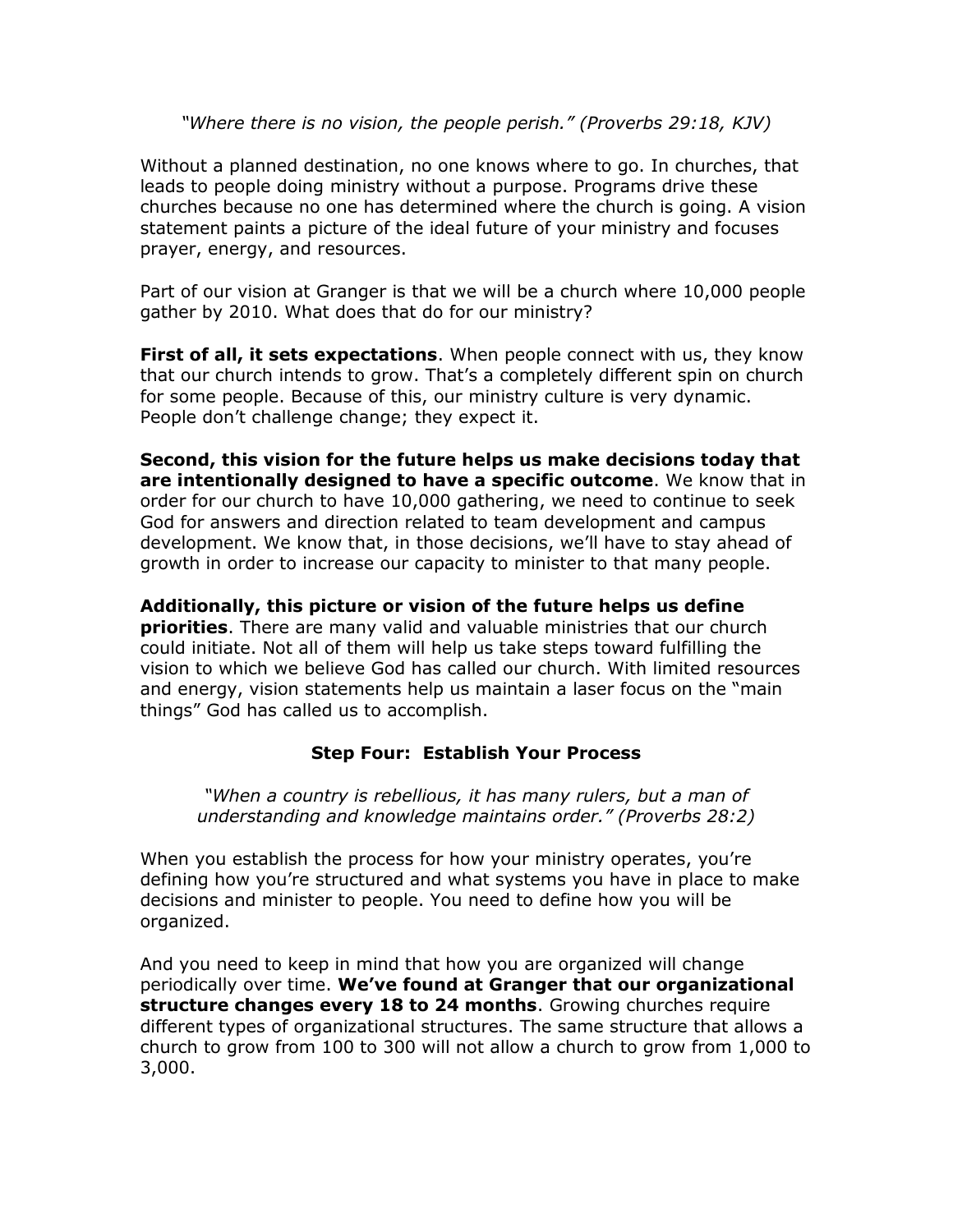As an example, right now, we only have one committee. It's our church board to whom the Senior and Executive Pastor report. Beyond that, all other lay people are plugged into a ministry role. Besides multiplying the people we have involved in ministry, limiting the number of committees was also necessary to remove barriers in decision-making.

A church our size can't afford to wait for purchasing decisions from the finance committee, staffing decisions from the personnel committee, or ministry decisions from the education committee. We have systems in place to process these decisions with appropriate accountability established to monitor results. **If your church is not growing, a critical question to ask is whether or not the structure is prohibiting growth.**

Beyond staffing and committee structures and systems, another critical area that needs to be developed is the process for people to connect with your ministry. If someone attends your weekend worship services, how do they get plugged into a small group? How do they learn about ministry opportunities and find the one that best matches how God has wired them up?

If they accept Christ, how do they find out more about their new faith journey? These are all systems issues. When your church is smaller, it's not as critical for these systems to be clearly defined. As your church grows, though, these systems are essential.

**Let me provide a word of warning here. It's important for you to maintain an appropriate balance of creativity (chaos) and improving efficiency (order).** If you begin to lean heavily on creativity where everything is constantly changing and nobody knows what's coming next, people will become worn out and may withdraw from your ministry.

On the other hand, if you only focus on efficiency, you'll become good at what you do currently, but you'll never change. Your ministry will eventually become irrelevant to the culture. So, I'd encourage you to bring order to the chaos, and then create more chaos.

### **Step Five: Develop Your Plan**

*"Good planning and hard work lead to prosperity, but hasty shortcuts lead to poverty." (Proverbs 21:5, NLT)*

Now the foundation has been prepared. It's time to determine what you will do today. What's next on the agenda? Your plan defines your action steps.

The challenge is to help your ministry move beyond the plans that revolve around the daily grind of "doing church." If you haven't noticed, people like routine. And if you don't watch it, your ministry will fall into a routine where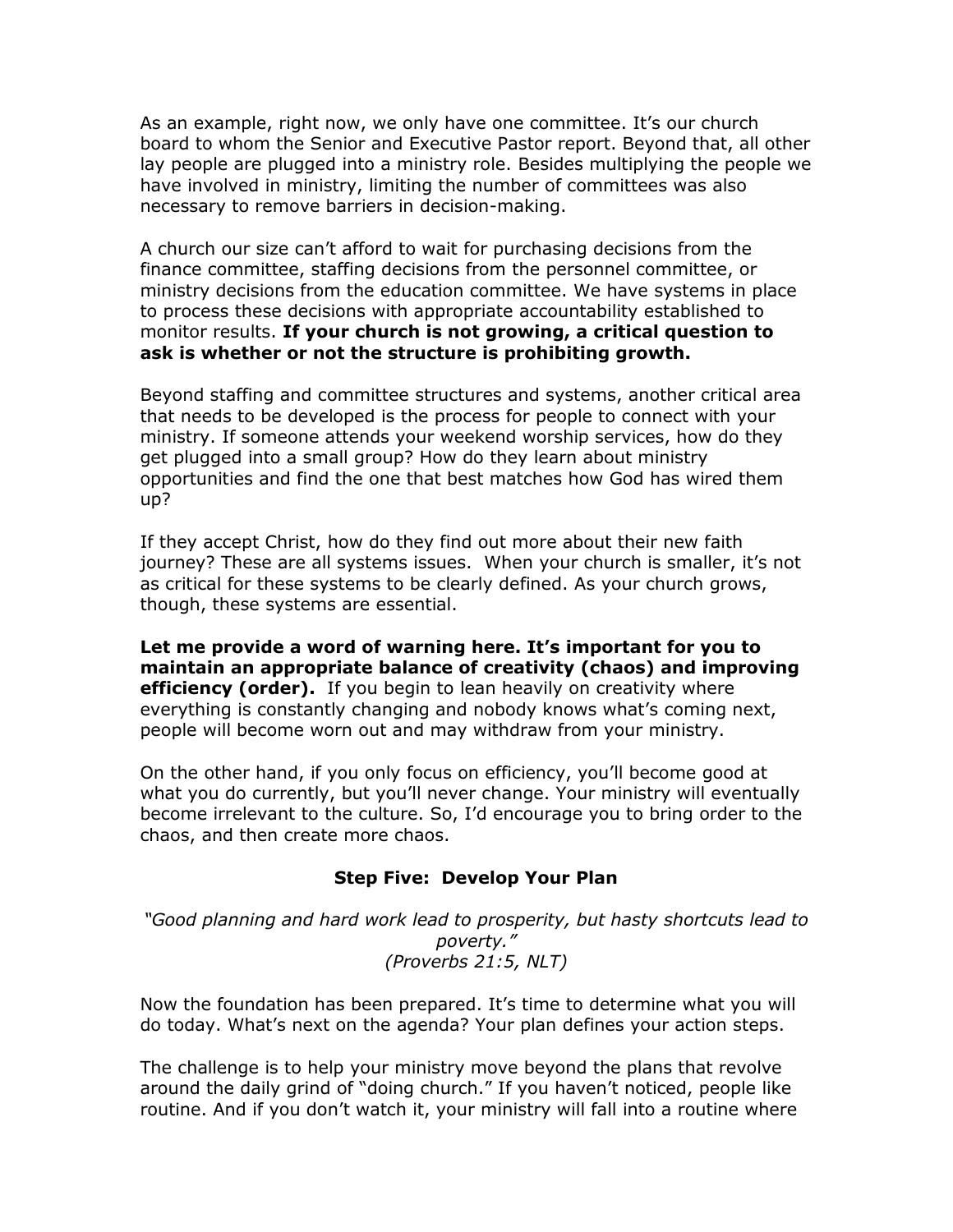incremental changes and improvements occur, but for the most part, life goes on today just like it did yesterday.

Instead your action plans need to include hot projects. It's the big stuff - the faith-building efforts that only God can pull off. In any given twelve-month period, there may only be two or three of these in process. It may be pulling off a community outreach event, launching a new weekend service, or completing the next phase of your facility. These are the projects that everyone isn't necessarily heavily involved in, but everyone knows about them and is praying for God to provide resources, wisdom, and success.

## **Step Six: Measure Your Pulse**

*"The heart of the discerning acquires knowledge; the ears of the wise seek it out." (Proverbs 18:15)*

So, how are you doing? Do you really know? Here's another place for systems. **You need to create methods for measuring the impact of your ministry**. This goes beyond tracking dollars and attendance - though these are important measurements of the spiritual steps your people are taking.

Measures help an organization determine what has happened. Based on that determination, leaders can decide to press on with the current ministry plan if the results are positive. If not, decisions and actions can be initiated to help correct and redirect future results.

### **This evaluation process is important for several reasons.**

#### **Good measures:**

- Allow you to determine whether or not the ministry is aligned with your mission, vision, and values.
- Focus people's attention to the priorities.
- Fuel growth because numbers communicate momentum and momentum generates numbers.
- Encourage people to focus on results rather than effort. Are the outcomes of your ministry programming consistent with their perceived value?
- Facilitate teamwork. When there's a scoreboard to watch, there's an opportunity for the team to work together to achieve success.
- Reduce the number of surprises a ministry will face. Good measurements will help you not only analyze the present condition, but you'll also be able to forecast the future health of your church.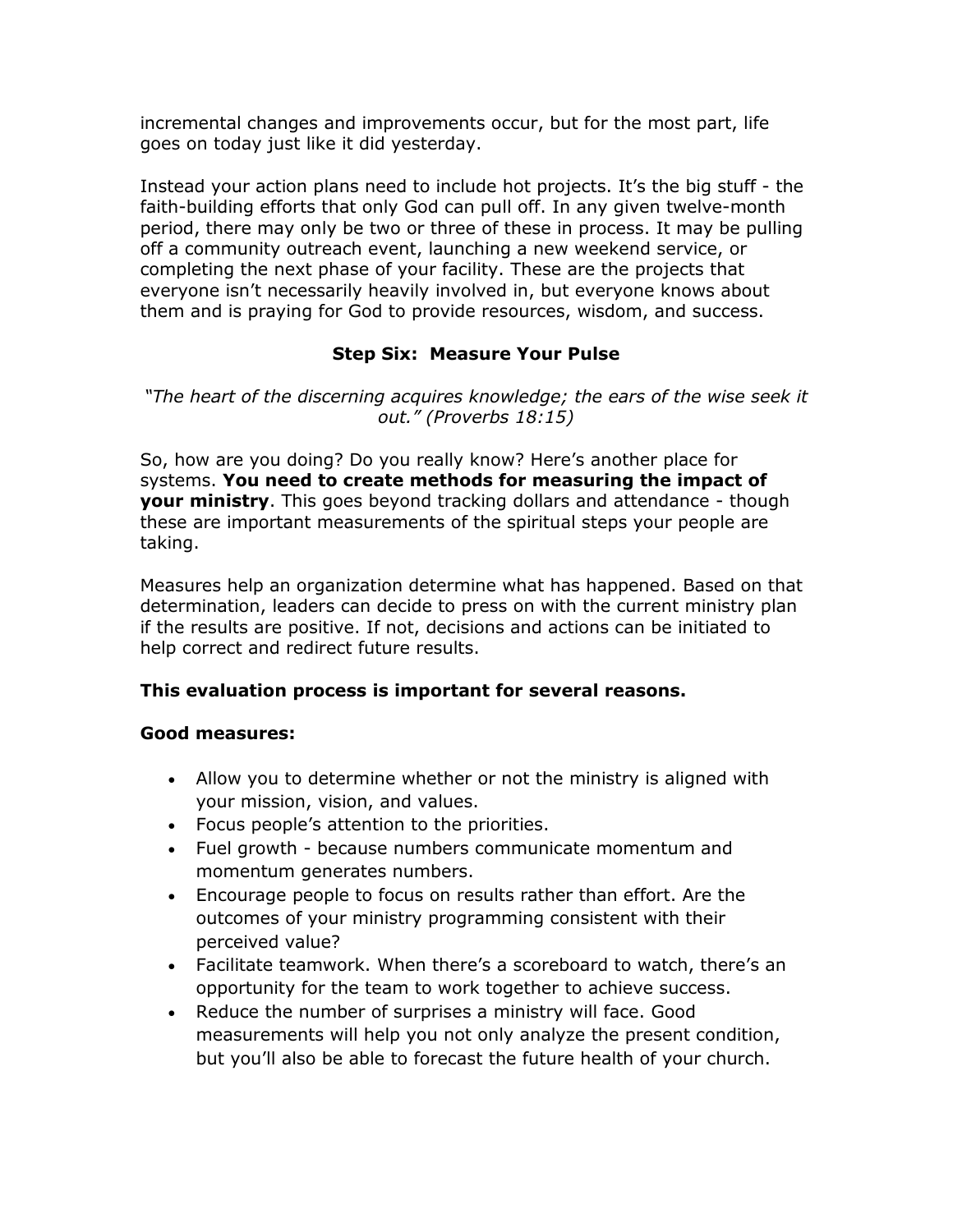In addition to attendance and offerings, you need to develop measurements that will help you track whether or not you're accomplishing the mission and vision of your ministry.

Once the measurements are in place, learn how to analyze them so you move from snap shots to comparisons to trends. It's when you begin to see the trends that are taking place in your ministry and in your community that you'll be in a better position to make good decisions.

These six biblical steps for implementing a new strategic direction for your church do not form a magic formula for ministry success; however, they certainly will help you more easily identify God's plan for you and your congregation.

Pray for God to reveal his will and direction for your ministry, then take the appropriate next steps to identify what God has called you to accomplish in your communities.

We serve a great God who's ready for us to fulfill a Great Commission. What are you going to do today to reach more people for Jesus? If you're not sure, go to "step one." Perhaps this diagram will help.